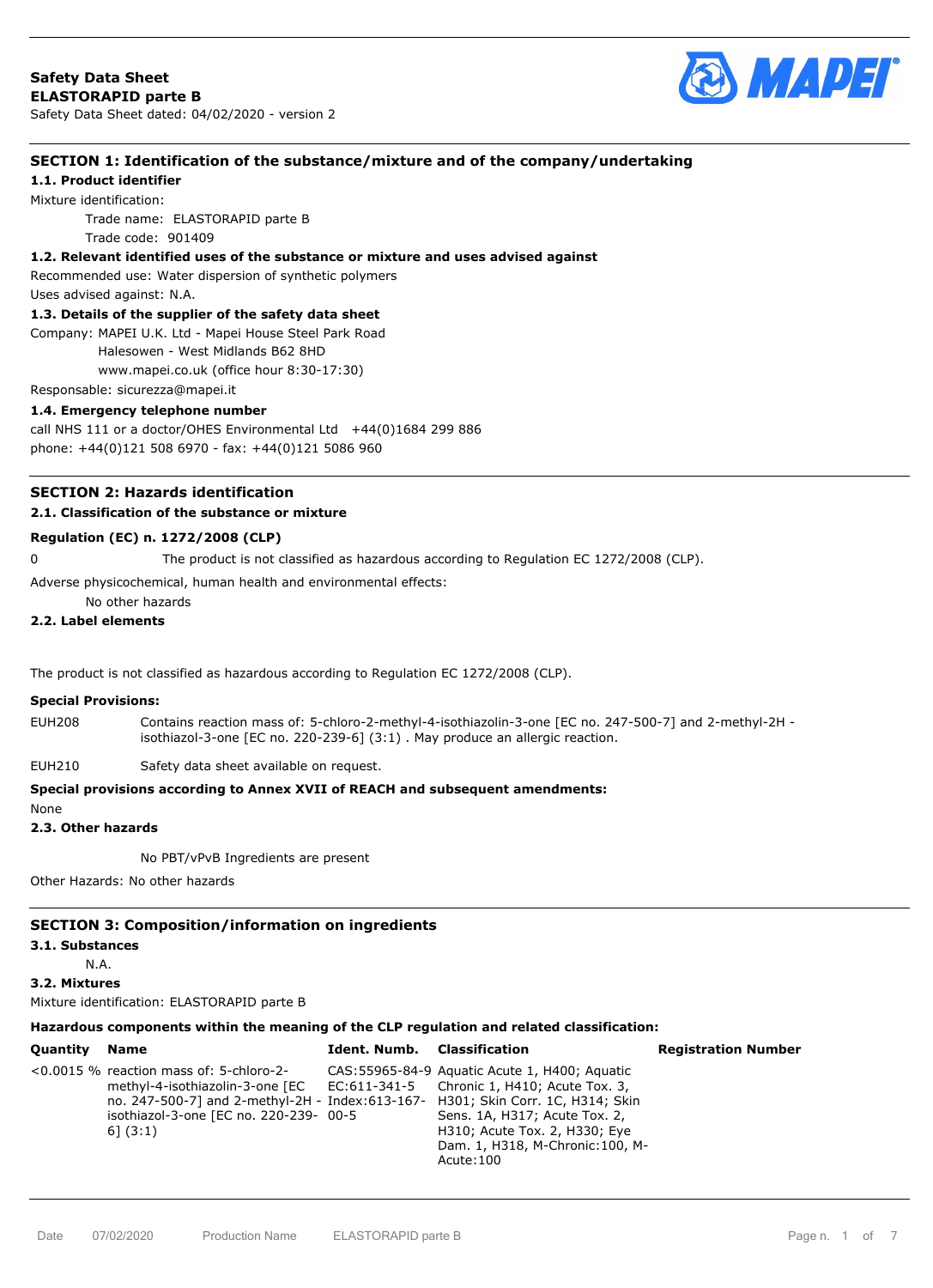#### **SECTION 4: First aid measures**

### **4.1. Description of first aid measures**

In case of skin contact:

Wash with plenty of water and soap.

In case of eyes contact:

Wash immediately with water.

In case of Ingestion:

Do not induce vomiting, get medical attention showing the SDS and the hazard label.

In case of Inhalation:

Remove casualty to fresh air and keep warm and at rest.

### **4.2. Most important symptoms and effects, both acute and delayed**

N.A.

#### **4.3. Indication of any immediate medical attention and special treatment needed**

Treatment: N.A.

(see paragraph 4.1)

#### **SECTION 5: Firefighting measures**

#### **5.1. Extinguishing media**

Suitable extinguishing media:

Water.

Carbon dioxide (CO2).

Extinguishing media which must not be used for safety reasons:

None in particular.

### **5.2. Special hazards arising from the substance or mixture**

Do not inhale explosion and combustion gases.

# **5.3. Advice for firefighters**

Use suitable breathing apparatus.

### **SECTION 6: Accidental release measures**

#### **6.1. Personal precautions, protective equipment and emergency procedures**

Wear personal protection equipment.

Remove persons to safety.

### **6.2. Environmental precautions**

Do not allow to enter into soil/subsoil. Do not allow to enter into surface water or drains. Limit leakages with earth or sand.

### **6.3. Methods and material for containment and cleaning up**

Suitable material for taking up: absorbing material, organic, sand

Retain contaminated washing water and dispose it.

### **6.4. Reference to other sections**

See also section 8 and 13

### **SECTION 7: Handling and storage**

#### **7.1. Precautions for safe handling**

Avoid contact with skin and eyes, inhalation of vapours and mists.

Do not eat or drink while working.

See also section 8 for recommended protective equipment.

### **7.2. Conditions for safe storage, including any incompatibilities**

### Keep away from food, drink and feed.

Incompatible materials:

None in particular.

Instructions as regards storage premises:

### Adequately ventilated premises.

### **7.3. Specific end use(s)**

Recommendation(s) None in particular Industrial sector specific solutions: None in particular

# **SECTION 8: Exposure controls/personal protection 8.1. Control parameters**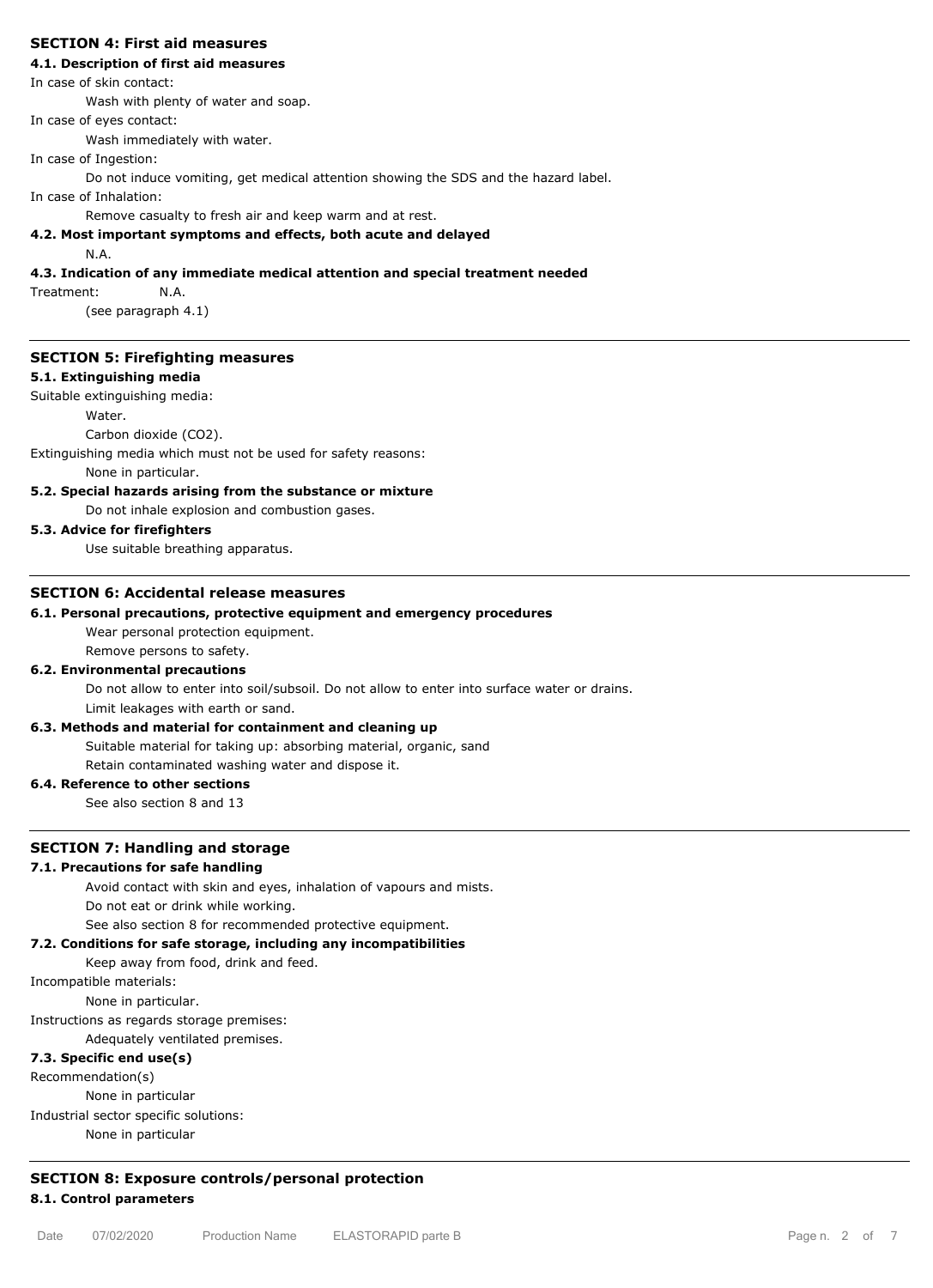#### **8.2. Exposure controls**

Eye protection:

Not needed for normal use. Anyway, operate according good working practices.

Protection for skin:

No special precaution must be adopted for normal use.

#### Protection for hands:

Suitable materials for safety gloves; EN 374:

Polychloroprene - CR: thickness >=0,5mm; breakthrough time >=480min.

Nitrile rubber - NBR: thickness >=0,35mm; breakthrough time >=480min.

Butyl rubber - IIR: thickness >=0,5mm; breakthrough time >=480min.

Fluorinated rubber - FKM: thickness >=0,4mm; breakthrough time >=480min.

#### Respiratory protection:

Personal Protective Equipment should comply with relevant CE standards (as EN 374 for gloves and EN 166 for goggles), correctly maintained and stored. Consult the supplier to check the suitability of equipment against specific chemicals and for user information.

Hygienic and Technical measures

N.A.

Appropriate engineering controls:

N.A.

### **SECTION 9: Physical and chemical properties**

### **9.1. Information on basic physical and chemical properties**

Physical state: Liquid Appearance and colour: Liquid white Odour: characteristic Odour threshold: N.A. pH: 8.00 Melting point / freezing point: N.A. Initial boiling point and boiling range: 100 °C (212 °F) Flash point: N.A. Evaporation rate: N.A. Upper/lower flammability or explosive limits: N.A. Vapour density: N.A. Vapour pressure: N.A. Relative density: N.A. Solubility in water: Dispersible Partition coefficient (n-octanol/water): N.A. - This product is a mixture Auto-ignition temperature: N.A. - No explosive or spontaneous ignition in contact with air at room temperature Decomposition temperature: N.A. Viscosity: 100.00 cPs Explosive properties:  $=$   $=$   $\sim$  - No components with explosive properties Oxidizing properties: N.A. - No component with oxidizing properties Solid/gas flammability: N.A.

### **9.2. Other information**

No additional information

### **SECTION 10: Stability and reactivity**

#### **10.1. Reactivity**

Stable under normal conditions

### **10.2. Chemical stability**

Stable under normal conditions

# **10.3. Possibility of hazardous reactions**

None.

## **10.4. Conditions to avoid**

Stable under normal conditions.

**10.5. Incompatible materials**

#### None in particular.

**10.6. Hazardous decomposition products** None.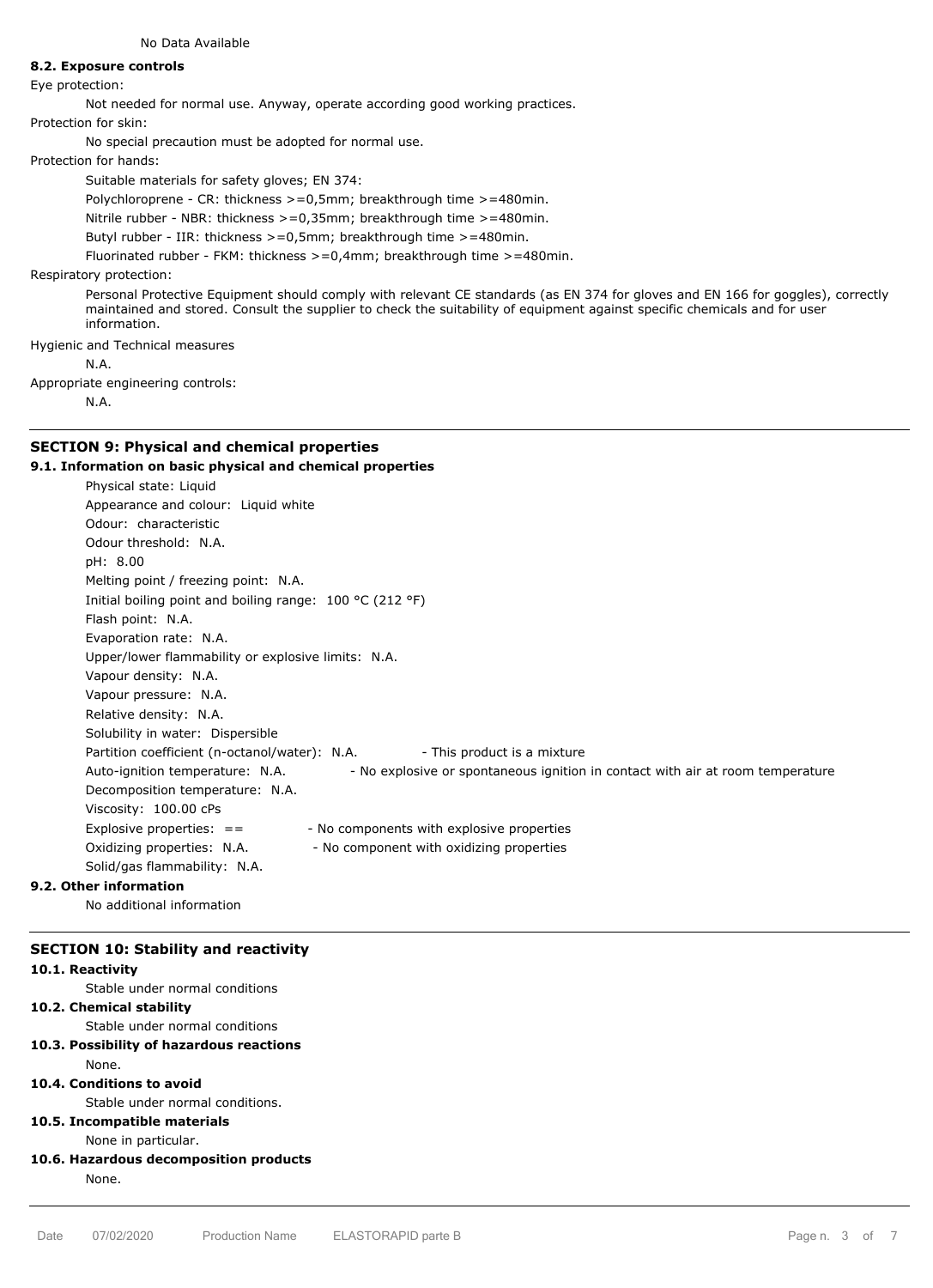### **SECTION 11: Toxicological information**

## **11.1. Information on toxicological effects**

### **Toxicological information of the mixture:**

There is no toxicological data available on the mixture. Consider the individual concentration of each component to assess toxicological effects resulting from exposure to the mixture.

### **Toxicological information on main components of the mixture:**

reaction mass of: 5 chloro-2-methyl-4 isothiazolin-3-one [EC no. 247-500-7] and 2 methyl-2H -isothiazol-3 one [EC no. 220-239-6] (3:1) a) acute toxicity LD50 Oral Rat = 457 mg/kg

LC50 Inhalation Rat =  $2,36$  mg/l 4h LD50 Skin Rabbit =  $660$  mg/kg LD50 Oral Rat = 53 mg/kg

**If not differently specified, the information required in Regulation (EU)2015/830 listed below must be considered as N.A.**

- a) acute toxicity
- b) skin corrosion/irritation
- c) serious eye damage/irritation
- d) respiratory or skin sensitisation
- e) germ cell mutagenicity
- f) carcinogenicity
- g) reproductive toxicity
- h) STOT-single exposure
- k) Toxicological kinetics, metabolism and distribution information
- i) STOT-repeated exposure
- j) aspiration hazard

### **SECTION 12: Ecological information**

#### **12.1. Toxicity**

Adopt good working practices, so that the product is not released into the environment. Eco-Toxicological Information:

#### **List of components with eco-toxicological properties**

| Component                                                                                                                                                                          | Ident. Numb.                       | <b>Ecotox Infos</b>                                                               |
|------------------------------------------------------------------------------------------------------------------------------------------------------------------------------------|------------------------------------|-----------------------------------------------------------------------------------|
| reaction mass of: 5-chloro-2-<br>methyl-4-isothiazolin-3-one [EC<br>no. 247-500-7] and 2-methyl-2H - 611-341-5 -<br>isothiazol-3-one [EC no. 220-239- INDEX: 613-<br>$6$ ] $(3:1)$ | $9$ - $EINECS$ :<br>$167 - 00 - 5$ | CAS: 55965-84- a) Aquatic acute toxicity : EC50 Daphnia = $0.12 \text{ mg/L } 48$ |
|                                                                                                                                                                                    |                                    | a) Aquatic acute toxicity : LC50 Fish = $0.22 \text{ mg/L } 96$                   |
|                                                                                                                                                                                    |                                    | a) Aquatic acute toxicity : $EC50$ Algae = 0,048 mg/L 72                          |
|                                                                                                                                                                                    |                                    | b) Aquatic chronic toxicity : NOEC Algae = $0.0012$ mg/L 72                       |
|                                                                                                                                                                                    |                                    | b) Aquatic chronic toxicity : NOEC Fish = $0.098$ mg/L - 28 d                     |
|                                                                                                                                                                                    |                                    | b) Aquatic chronic toxicity : NOEC Daphnia = $0.004$ mg/L - 21 d                  |
| 12.2. Persistence and degradability                                                                                                                                                |                                    |                                                                                   |
| N.A.                                                                                                                                                                               |                                    |                                                                                   |
| 12.3. Bioaccumulative potential                                                                                                                                                    |                                    |                                                                                   |
| N.A.                                                                                                                                                                               |                                    |                                                                                   |

#### **12.4. Mobility in soil**

N.A.

### **12.5. Results of PBT and vPvB assessment**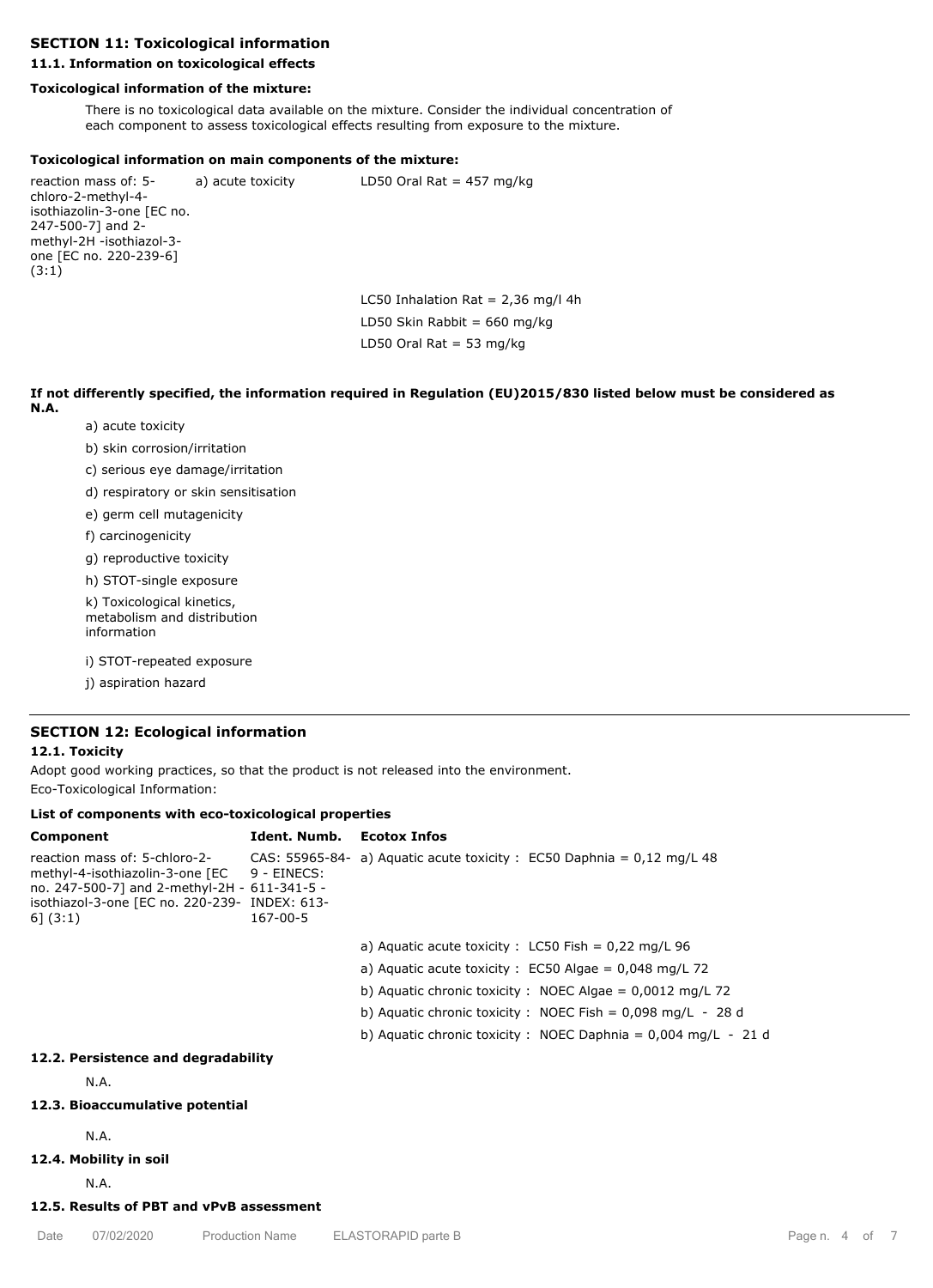#### **12.6. Other adverse effects**

N.A.

#### **SECTION 13: Disposal considerations**

#### **13.1. Waste treatment methods**

Recover if possible. In so doing, comply with the local and national regulations currently in force.

A waste code according to European waste catalogue (EWC) cannot be specified, due to dependence on the usage. Contact an authorized waste disposal service.

Product:

Do not dispose of waste into sewers.

Do not contaminate ponds, waterways or ditches with chemical or used container.

Send to an authorized waste disposal service.

Contaminated packaging:

Empty remaining content.

Dispose of as unused product.

Do not re-use empty containers.

#### **SECTION 14: Transport information**

Not classified as dangerous in the meaning of transport regulations.

# **14.1. UN number**

N.A.

**14.2. UN proper shipping name**

N.A.

- **14.3. Transport hazard class(es)**
	- N.A.
- **14.4. Packing group**
	- N.A.

# **14.5. Environmental hazards**

- N.A.
- **14.6. Special precautions for user**

N.A.

Road and Rail (ADR-RID):

N.A.

Air (IATA):

N.A.

Sea (IMDG):

N.A.

**14.7. Transport in bulk according to Annex II of Marpol and the IBC Code**

N.A.

### **SECTION 15: Regulatory information**

# **15.1. Safety, health and environmental regulations/legislation specific for the substance or mixture**

VOC (2004/42/EC) : N.A. g/l Dir. 98/24/EC (Risks related to chemical agents at work) Dir. 2000/39/EC (Occupational exposure limit values) Regulation (EC) n. 1907/2006 (REACH) Regulation (EU) 2015/830 Regulation (EC) n. 1272/2008 (CLP) Regulation (EC) n. 790/2009 (ATP 1 CLP) and (EU) n. 758/2013 Regulation (EU) n. 286/2011 (ATP 2 CLP) Regulation (EU) n. 618/2012 (ATP 3 CLP) Regulation (EU) n. 487/2013 (ATP 4 CLP) Regulation (EU) n. 944/2013 (ATP 5 CLP) Regulation (EU) n. 605/2014 (ATP 6 CLP) Regulation (EU) n. 2015/1221 (ATP 7 CLP) Regulation (EU) n. 2016/918 (ATP 8 CLP) Regulation (EU) n. 2016/1179 (ATP 9 CLP) Regulation (EU) n. 2017/776 (ATP 10 CLP)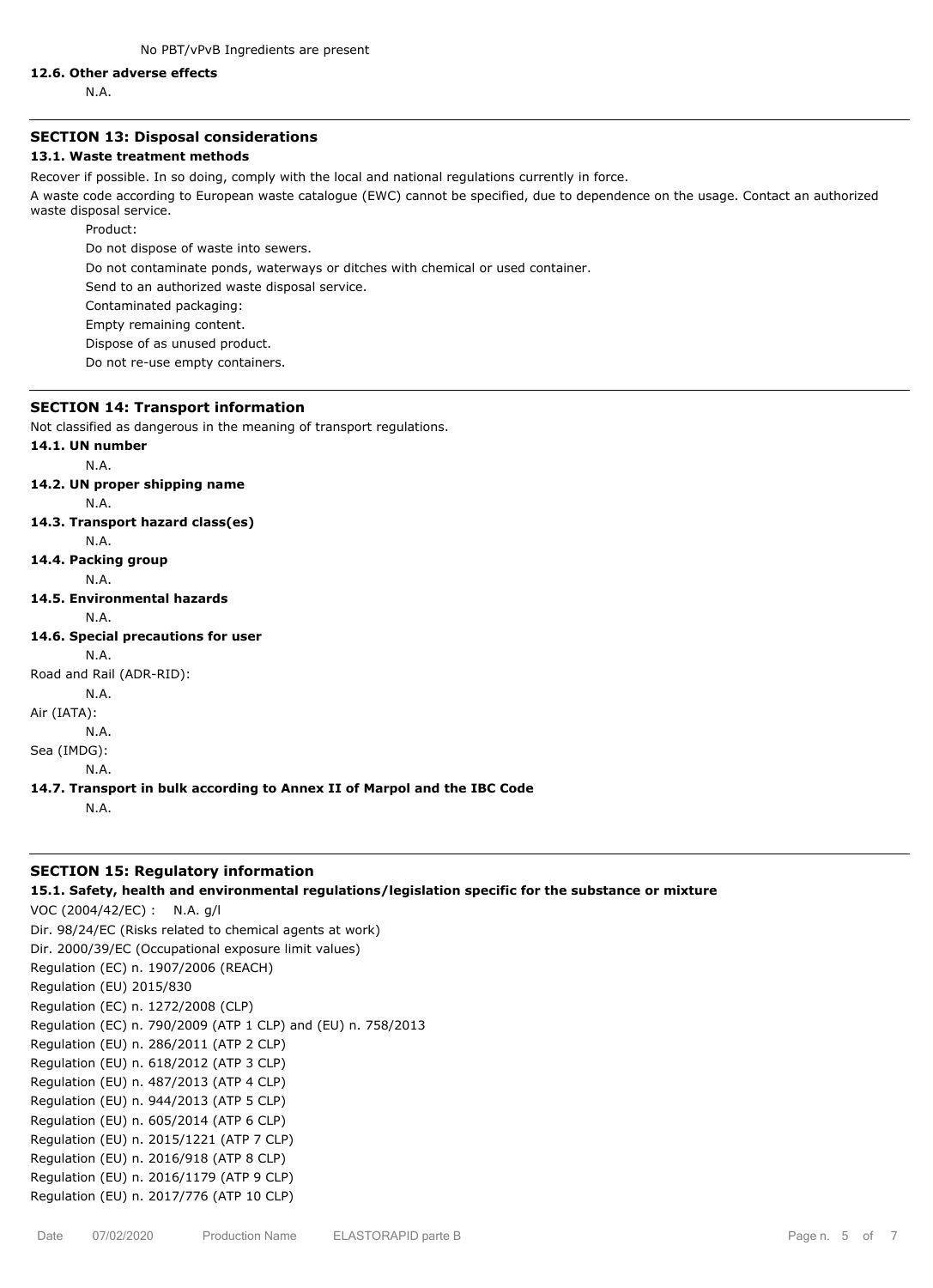#### **German Water Hazard Class**

N.A.

**Restrictions related to the product or the substances contained according to Annex XVII Regulation (EC) 1907/2006 (REACH) and subsequent modifications:**

Restrictions related to the product: None

Restrictions related to the substances contained: None

#### **SVHC Substances:**

No Data Available

### **15.2. Chemical safety assessment**

No Chemical Safety Assessment has been carried out for the mixture.

#### **SECTION 16: Other information**

This document was prepared by a competent person who has received appropriate training.

Main bibliographic sources:

ECDIN - Environmental Chemicals Data and Information Network - Joint Research Centre, Commission of the European Communities

SAX's DANGEROUS PROPERTIES OF INDUSTRIAL MATERIALS - Eight Edition - Van Nostrand Reinold

The information contained herein is based on our state of knowledge at the above-specified date. It refers solely to the product indicated and constitutes no guarantee of particular quality.

It is the duty of the user to ensure that this information is appropriate and complete with respect to the specific use intended.

This SDS cancels and replaces any preceding release.

Legend to abbreviations and acronyms used in the safety data sheet:

ACGIH: American Conference of Governmental Industrial Hygienists

ADR: European Agreement concerning the International Carriage of Dangerous Goods by Road.

AND: European Agreement concerning the International Carriage of Dangerous Goods by Inland Waterways

ATE: Acute Toxicity Estimate

ATEmix: Acute toxicity Estimate (Mixtures)

BCF: Biological Concentration Factor

BEI: Biological Exposure Index

BOD: Biochemical Oxygen Demand

CAS: Chemical Abstracts Service (division of the American Chemical Society).

CAV: Poison Center

CE: European Community

CLP: Classification, Labeling, Packaging.

CMR: Carcinogenic, Mutagenic and Reprotoxic

COD: Chemical Oxygen Demand

COV: Volatile Organic Compound

CSA: Chemical Safety Assessment

CSR: Chemical Safety Report

DMEL: Derived Minimal Effect Level

DNEL: Derived No Effect Level.

DPD: Dangerous Preparations Directive

DSD: Dangerous Substances Directive

EC50: Half Maximal Effective Concentration

ECHA: European Chemicals Agency

EINECS: European Inventory of Existing Commercial Chemical Substances.

ES: Exposure Scenario

GefStoffVO: Ordinance on Hazardous Substances, Germany.

GHS: Globally Harmonized System of Classification and Labeling of Chemicals.

IARC: International Agency for Research on Cancer

IATA: International Air Transport Association.

IATA-DGR: Dangerous Goods Regulation by the "International Air Transport Association" (IATA).

IC50: half maximal inhibitory concentration

ICAO: International Civil Aviation Organization.

ICAO-TI: Technical Instructions by the "International Civil Aviation Organization" (ICAO).

IMDG: International Maritime Code for Dangerous Goods.

INCI: International Nomenclature of Cosmetic Ingredients.

IRCCS: Scientific Institute for Research, Hospitalization and Health Care

KSt: Explosion coefficient.